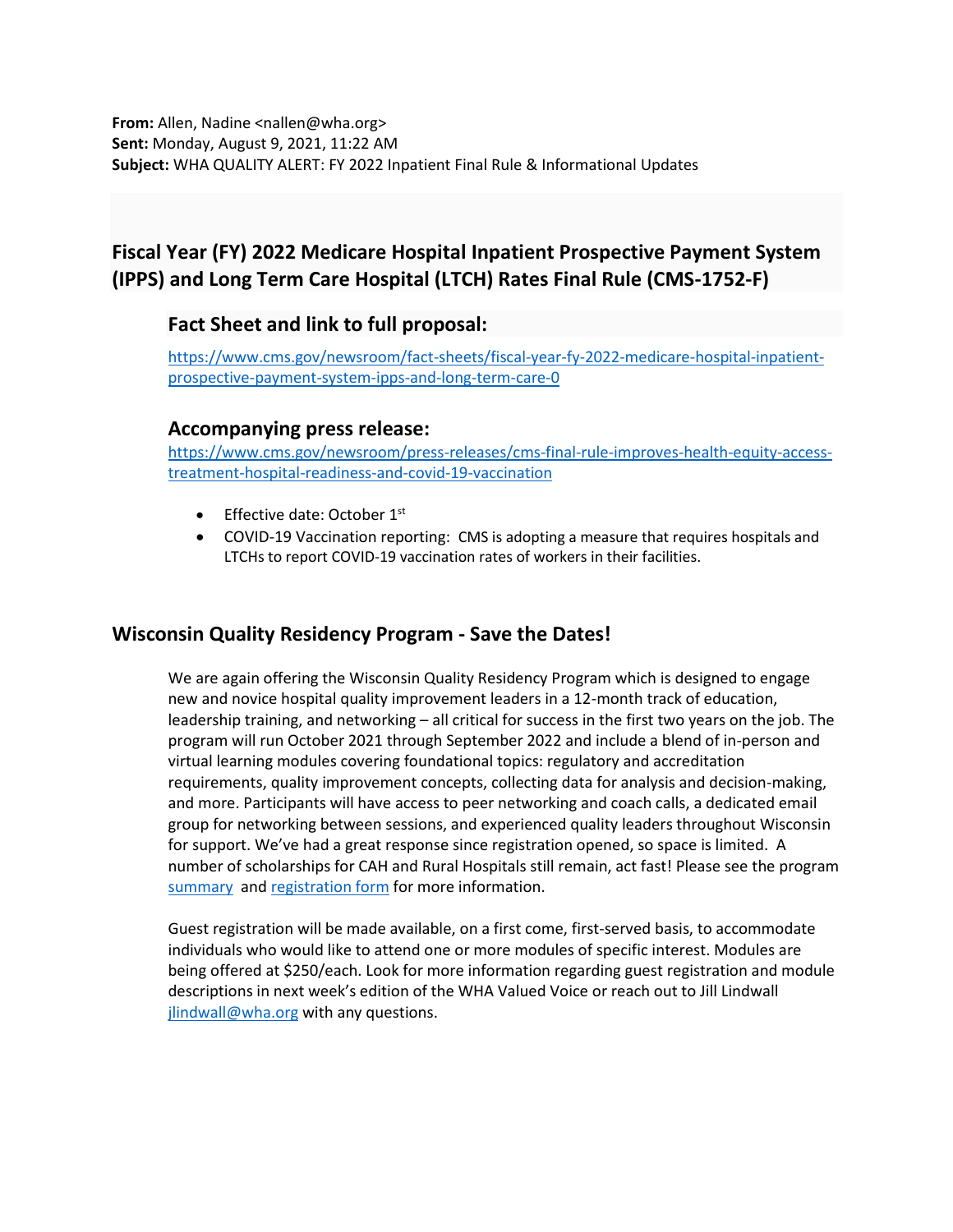## **WisPQC Maternal Hypertension Initiative Info Webinar Tuesday, August 31, 2021, 12:30-1:30 p.m.** on Zoom®

#### *What can you expect to learn at the webinar?*

- More about Wisconsin Perinatal Quality Collaborative (WisPQC) statewide efforts to coordinate quality improvement around Maternal Hypertension and implementation of the AIM patient safety bundle
- Assistance and tangible tools your hospital site would receive for implementing targeted QI for Maternal Hypertension, based on the [Severe Hypertension in Pregnancy AIM](https://safehealthcareforeverywoman.org/council/patient-safety-bundles/maternal-safety-bundles/severe-hypertension-in-pregnancy-aim/)  [patient safety bundle](https://safehealthcareforeverywoman.org/council/patient-safety-bundles/maternal-safety-bundles/severe-hypertension-in-pregnancy-aim/) and [new Joint Commission requirements](https://www.jointcommission.org/-/media/tjc/documents/standards/r3-reports/r3_24_maternal_safety_hap_9_6_19_final1.pdf) for maternal safety
- All measures, data entry requirements, and details on WisPQC's \***new**\* Life QI® data platform
- Time commitment, gathering your "home team", and how to enroll
- Lessons from hospitals and clinical partners who have implemented this bundle

#### Register here: [https://us02web.zoom.us/meeting/register/tZAlf-](https://us02web.zoom.us/meeting/register/tZAlf-ChqTspG9ZdOqAN8zeSmiUgIZ8BbsoL)[ChqTspG9ZdOqAN8zeSmiUgIZ8BbsoL](https://us02web.zoom.us/meeting/register/tZAlf-ChqTspG9ZdOqAN8zeSmiUgIZ8BbsoL)

*\*\*After registering, you will receive a confirmation email containing information about joining the meeting.*

## **Leapfrog**

Hospitals that submitted a 2021 Leapfrog Hospital Survey by the July 31 Submission Deadline can now view their 2021 Survey Results on Leapfrog's public reporting [website](https://leapfroggroup.us12.list-manage.com/track/click?u=8d3e5c715fc63c907baecbf85&id=8719adb4a5&e=72ce3e2f85) and on the secure Hospital [Details Page.](https://leapfroggroup.us12.list-manage.com/track/click?u=8d3e5c715fc63c907baecbf85&id=37fc4a29cd&e=72ce3e2f85)

## **Wisconsin Health Literacy**

Wisconsin Health Literacy is hosting a virtual professional development series **for those who help patients, employees, and everyday people understand and use their health insurance.** 

- Health Literacy Strategies for Insurance Conversations Over the Phone
	- o Thursday, September 9, 2021
	- o 12:00-1:00 PM CST
- Health Insurance Numeracy
	- o Thursday, September 16, 2021
	- o 12:00-1:00 PM CST
- Communicating Health Insurance with Seniors
	- o Thursday, September 23, 2021
	- $O$  12:00-1:30 PM CST (90 Minutes)
- Health Literacy, Health Equity, and Health Insurance: Lessons Learned from COVID
	- o Thursday, September 30, 2021
	- o 12:00-1:15 PM CST (75 Minutes)

#### For registration information, [click this EventBrite link](https://www.eventbrite.com/e/strengthen-health-insurance-literacy-tickets-157948878347)